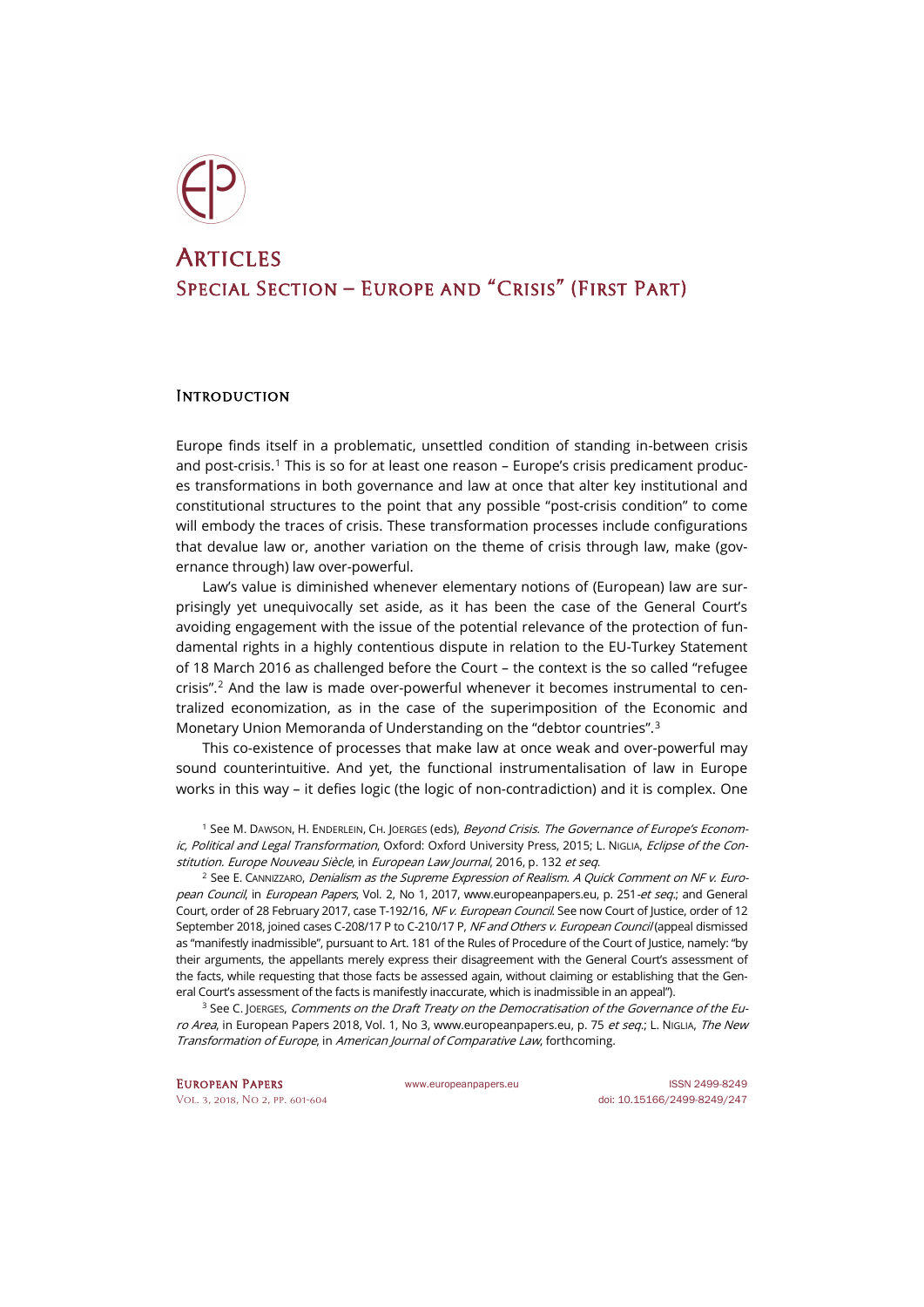needs to become fully aware of this condition of the law's discourse, in particular when at work are crisis developments that go as far as threatening to undo the "new legal order" cathedral, as some commentators hold.[4](#page-1-0) Namely: Europe and its nations and collectivities are facing economic and monetary challenges, migration and security risks as well as a variety of forms of nationalism and of "populism" that the insiders conceptualize in terms of "crisis". Each area conveys certain declinations of "crisis" (e.g. economic downturn and austerity measures, or, migration and border control) and idiosyncratic ways in which the law is involved in crisis configurations (e.g. memoranda of understanding and the "strict conditionality" requirement as legalised by the European Council Decision of 25 March 2011 through amending Art. 136 TFEU; EU law in relation to nation-state surveillance of borders, including judicial review). Law is intertwined with "crisis talk" – some label European law "European crisis law". Correspondingly, Europe continues being caught in a state of multiple crises that some identify as defining a permanent critical condition, no longer necessarily leading to a better kind of integration as presumably it has been the case in the past. Law, in this view, plays a key role as structural variable of, and in, crisis configurations. To say it otherwise, crisis is revealing itself as a way to transform Europe once more – constitutionally, politically, socially at once – but no longer according to optimistic predictions of ever greater integration. Today "crisis" is frequently articulated as synonymous with "disintegration".

This Special Section proposes four readings of "crisis" through the law across areas (financial and debt, migration, nationalism and "populism") towards possible ways of crisis resolution. There is need for looking beyond the specifics of each crisis area and understand better the interdependences that lead to crisis through law and the contradictions between, on the one hand, ir-resolution and, on the other hand, potential for resolution.<sup>[5](#page-1-1)</sup>

The Special Section starts with an *Article* by José Luis Villacañas. In agreement with the Editors, the *Article* is published in Spanish, a necessary exception to the linguistic regime of the *e-Journal*. The examples of "crisis" that emerge from this paper are the financial and debt crisis in relation to the EMU governance, and "populism". Villacañas' Article is a lucid and rather un-frequent, perhaps even unique, denunciation of the failures of various theories about integration, and about crisis, to deliver in relation to the apparently "external" aspect (to the law) of the complex relationships between socialization and governance (crisis as disassociation between socialization and governance). Public debt governance in the EU, it is submitted, hampers the possibility of the project

<span id="page-1-0"></span><sup>4</sup> See e.g. T. SPIJKERBOER, Minimalist Reflection on Europe, Refugees and Law, in European Papers, 2016, Vol. 1, No 2, [www.europeanpapers.eu,](http://europeanpapers.eu/en/e-journal/minimalist-reflections-europe-refugees-and-law) p. 533 et seq. ("the widespread perception is that Europe has a refugee crisis on its hands, which potentially threatens the European project as a whole").

<span id="page-1-1"></span><sup>5</sup> On this approach see L. NIGLIA, The Struggle for European Private Law. A Critique of Codification, Oxford: Hart, 2015. On interdependences see also below and, e.g., D. INNENARITY, Democracy in Europe. A Political Philosophy of the EU, London: Palgrave Macmillan, 2018; C. JOERGES, Comments on the Draft Treaty, cit.; L. NIGLIA, The New Transformation, cit.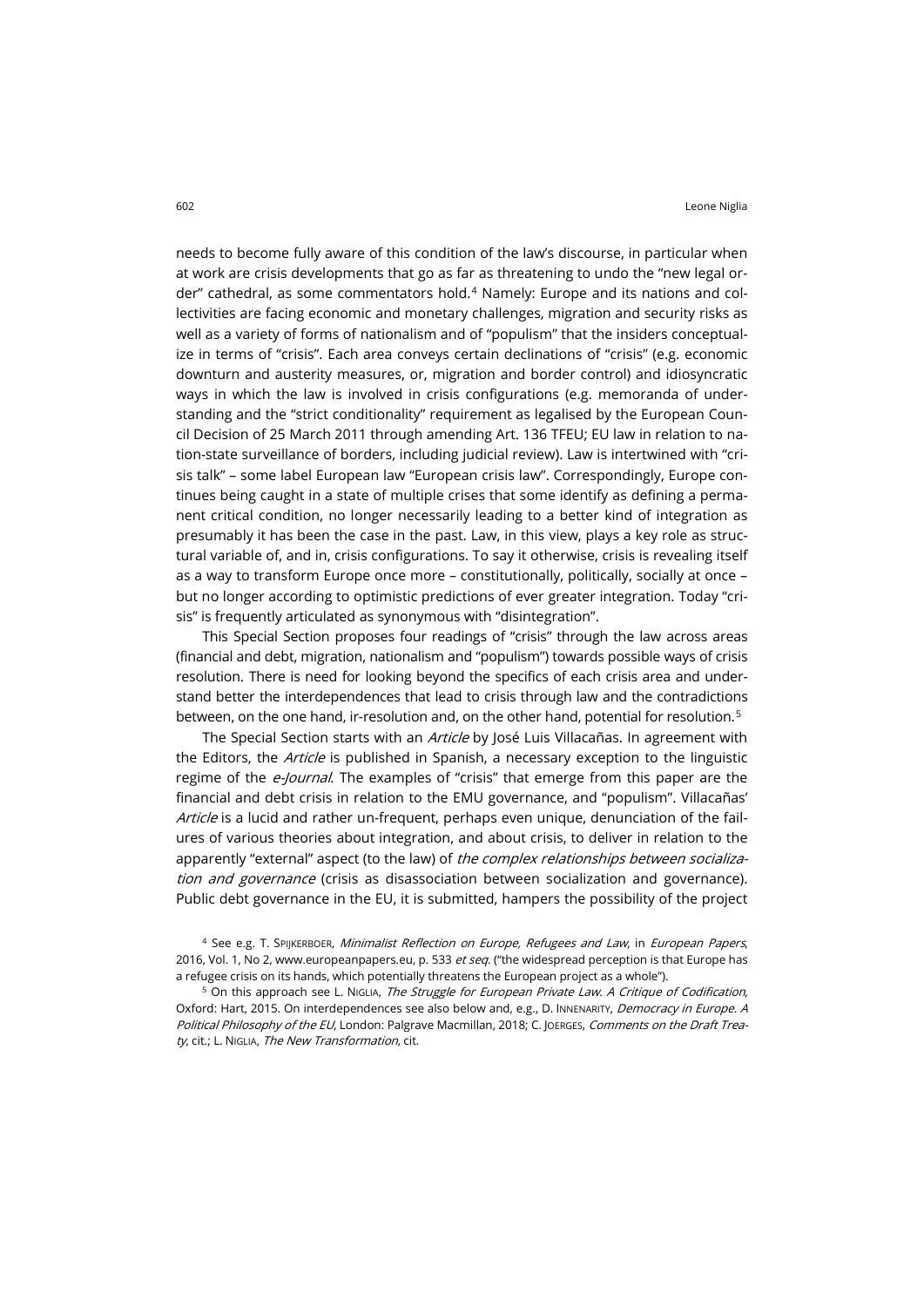## Introduction

of Europe's federalization. The Section continues with a reflection on crisis (specifically, the financial and debt, and the migration, "crises") through *pluralism* by Agustín Menéndez. Here pluralism emerges as being in itself contradictory and in need to be reunderstood and re-mapped so as to capture better the state of integration through crisis. Menéndez refers to the need to take seriously law. He argues that, as we have reached the point of Europe's multiple crises resulting in a 'structural crisis of law', there is need to stay away from "purely formal conceptions of law" but nevertheless "to keep the analytical coherence of the concept of law, in the footsteps of classical legal positivism" towards a way ahead of the crisis through rethinking European constitutional law itself. Antonio Lopez's Article focuses on crises (financial and debt crisis; crisis through nationalism including within nation-state – specifically, including the so called secession crisis in Spain; and on crisis through "populism") through an analysis of the potential of constitutionalism for crisis resolution, as part of a broader debate in which others adopt distinct approaches to the topic of independentism and populism; $<sup>6</sup>$  $<sup>6</sup>$  $<sup>6</sup>$  with a view to do</sup> justice to the variety of conflicting positions in a rather contentious debate, Part II of this Special Section will include a comment on Lopez's Article. A fourth essay by Leone Niglia inter alia considers crisis as modern phenomenon and looks at the role of certain rising political conceptions of *solidarity* in crisis resolution (in relation to the financial and debt crisis and the EU public debt governance), unconcerned with issues of equality among the EU Member States and as such dismissive of understandings of solidarity as legal basis for forms of "alternative conditionality". Such political conceptions of solidarity are critically scrutinized as divisively and adversely impacting on the prospects for crisis resolution through federalization; it is argued instead that federalization in turn needs to be based on conceptions of solidarity and of equality made mutually supportive.

The four Articles converge in their pointing to the problematic of the need for recovering the law from the crisis – in arguing that law is resource for crisis resolution. Out of their combined focus on European and comparative constitutionalism, and philosophy of

<span id="page-2-0"></span><sup>6</sup> Contrast Lopez's Article in Part II of this Special Section with the following two positions among the many that one can find in the debate: J.L. VILLACAÑAS, Cataluña: luchar por la verdad, in El Mundo, 19 October 2017[, www.elmundo.es:](http://www.elmundo.es/opinion/2017/10/19/59e794b546163f61078b4625.html) "Los últimos acontecimientos han revelado que los dos actores principales de este conflicto han confiado solo en una última ratio: la fuerza. Una fuerza diferente, pero fuerza. El Gobierno, en la potencia mecánica de la ley; los líderes independentistas, en la fuerza compacta de la comunidad orgánica en la calle. Por eso, ambos actores han impreso a este proceso un aspecto bárbaro, que amenaza los aspectos civilizatorios de nuestras sociedades. Ninguna de esas dos fuerzas es decisoria. Es como si cada uno pretendiera arreglar un jarrón roto con la mitad de las piezas.Por eso no podemos demonizar a ese 40% de catalanes que quieren asegurar su permanencia como pueblo histórico. España debe ayudarles frente a las novedades que la Historia trae consigo". E. CANNIZZARO, The Thousand Cataluñas of Europe, in European Pa-pers, 2017, Vol. 2, No 2[, www.europeanpapers.eu,](http://www.europeanpapers.eu/en/e-journal/thousands-catalunas-of-europe) at p. 463 ("The question thus arises as to whether in European law this monolithic representation of statehood can be attenuated in favour of institutional solutions that reflect more faithfully the pluralistic nature of the modern forms of State").